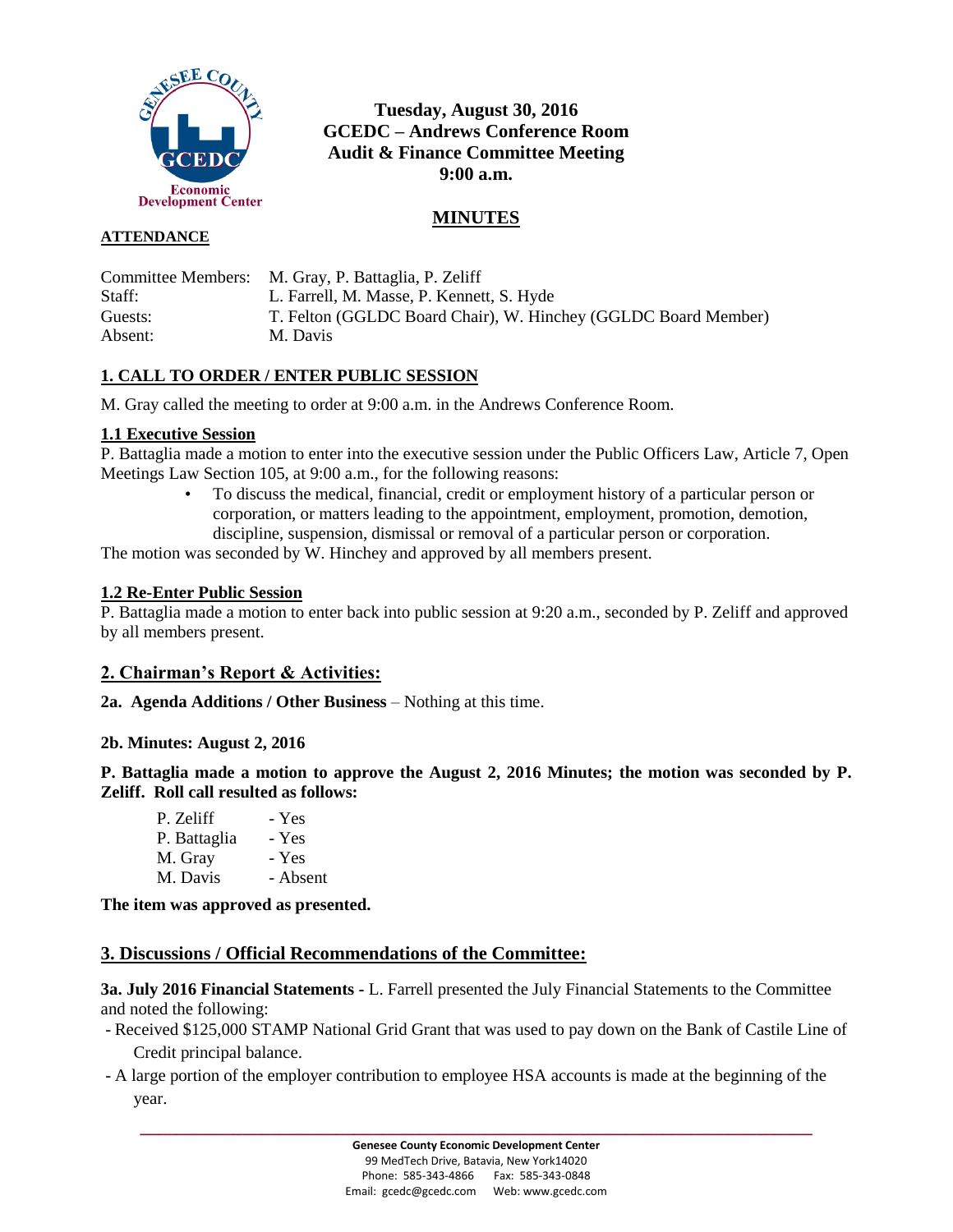- A majority of the unemployment insurance is paid at the beginning of the year.
- Insurance is paid in advance and should be within budget by year end.
- Dues and Subscriptions include Greater Rochester Enterprise (\$50K) and Invest Niagara (previously Buffalo Niagara Enterprise) (\$25K).
- Marketing expenses are not evenly distributed throughout the year, but are tracked to ensure that expenses are within budget when paid.
- Allowance for Bad Debt is being increased by \$10K, to be recognized evenly throughout the year.
- RLF #1 has 3 active loans. The loan receivable from Savage IO remains in collections.
- RLF #2 has 2 active loans.
- Unbudgeted expenses correspond with unbudgeted grant income.
- All expenditures are in line with the budget except where noted.

### **P. Battaglia made a motion to recommend approval of the July Financial Statements; the motion was seconded by P. Zeliff. Roll call resulted as follows:**

| P. Zeliff    | - Yes    |
|--------------|----------|
| P. Battaglia | - Yes    |
| M. Gray      | - Yes    |
| M. Davis     | - Absent |

# **The item was approved as presented.**

**3b. 2017 Budget** – L. Farrell reviewed the 2017 budget with the committee and the following was noted:

- All items that changed since the committee had seen it last were highlighted.
- Anticipating a land sale at Gateway I prior to 12/31/16 net proceeds of approximately \$124K.
- Should receive National Grid grant that will help to replenish cash.
- There is a possibility for additional project participation fees, but they were not included in the projections as the projects are not definite.
- Interest expense for STAMP infrastructure that will be reimbursed by the rest of the \$33M grant from ESD (\$28M left for track 1 infrastructure) was not included in this budget. A separate budget overlay will be completed for this and for the \$18M ESD grant for construction of the facility for 1366.

After much discussion the Committee decided that the \$28M and \$18M ESD grants be included in the budget, along with the related expenses.

**P. Battaglia made a motion to recommend approval of the 2017 Budget given that the recommended changes would be made; the motion was seconded by P. Zeliff. Roll call resulted as follows:**

| P. Zeliff    | - Yes    |
|--------------|----------|
| P. Battaglia | - Yes    |
| M. Gray      | - Yes    |
| M. Davis     | - Absent |

**The item was approved as presented.**

**3c. GAIN! Loan Fund Application – L&M Specialty Fabrication** –L&M Specialty Fabrication, LLC. (and a related company) are purchasing 30 acres of land on Saile Drive in Batavia to construct a 21,000 square foot building to be used for agricultural and commercial equipment manufacturing, repair and sales. The project will allow the company to service the fabrication needs of the greater agricultural community. The Company's ability to custom design and modify existing farm machinery to better suit the ever changing

**\_\_\_\_\_\_\_\_\_\_\_\_\_\_\_\_\_\_\_\_\_\_\_\_\_\_\_\_\_\_\_\_\_\_\_\_\_\_\_\_\_\_\_\_\_\_\_\_\_\_\_\_\_\_\_\_\_\_\_\_\_\_\_\_\_\_\_\_\_\_\_\_**